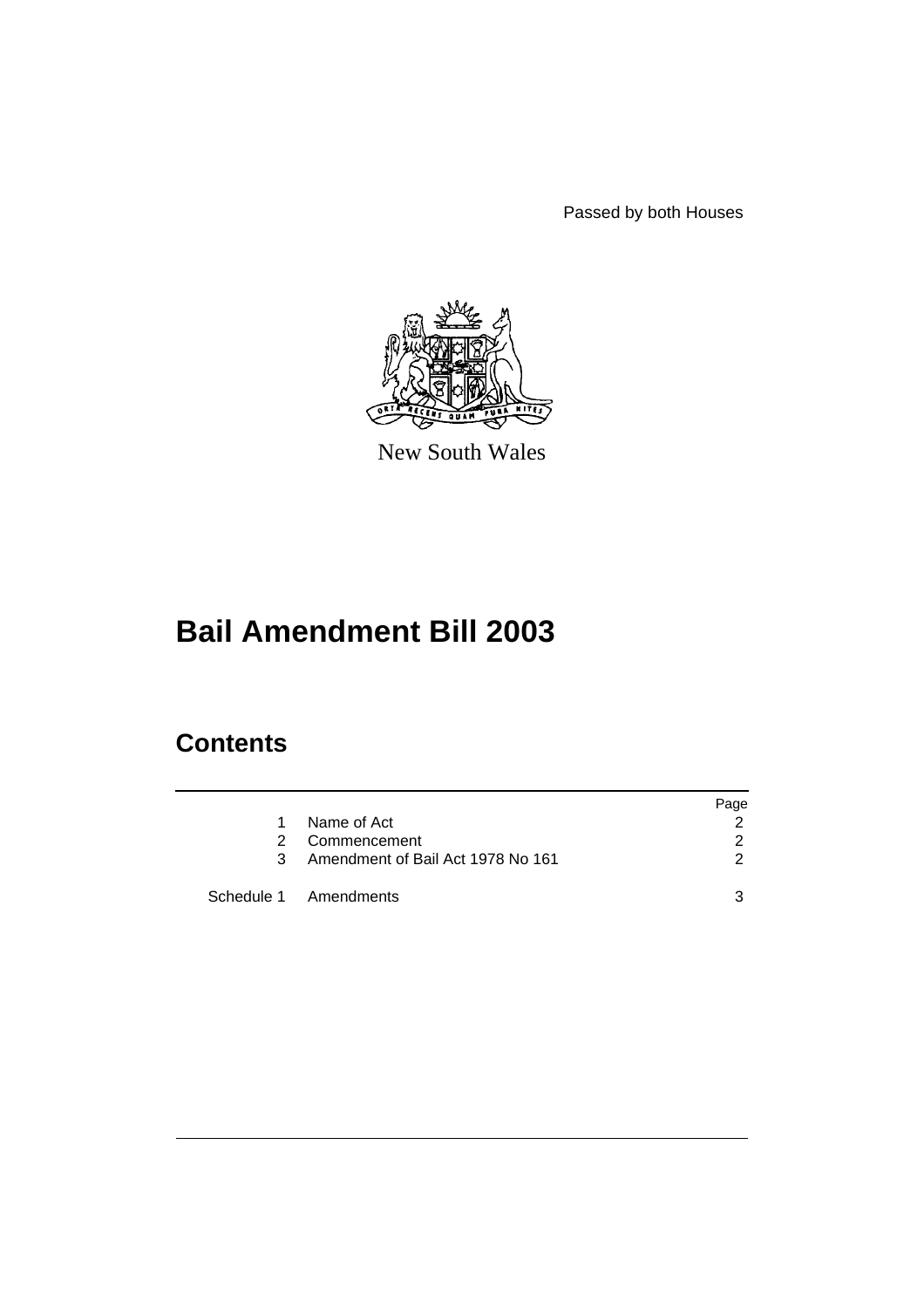*I certify that this PUBLIC BILL, which originated in the LEGISLATIVE ASSEMBLY, has finally passed the LEGISLATIVE COUNCIL and the LEGISLATIVE ASSEMBLY of NEW SOUTH WALES.*

> *Clerk of the Legislative Assembly. Legislative Assembly, Sydney, , 2003*



New South Wales

# **Bail Amendment Bill 2003**

Act No , 2003

An Act to amend the *Bail Act 1978* to make further provision with respect to the grant of bail and review of bail decisions.

*I have examined this Bill, and find it to correspond in all respects with the Bill as finally passed by both Houses.*

*Chairman of Committees of the Legislative Assembly.*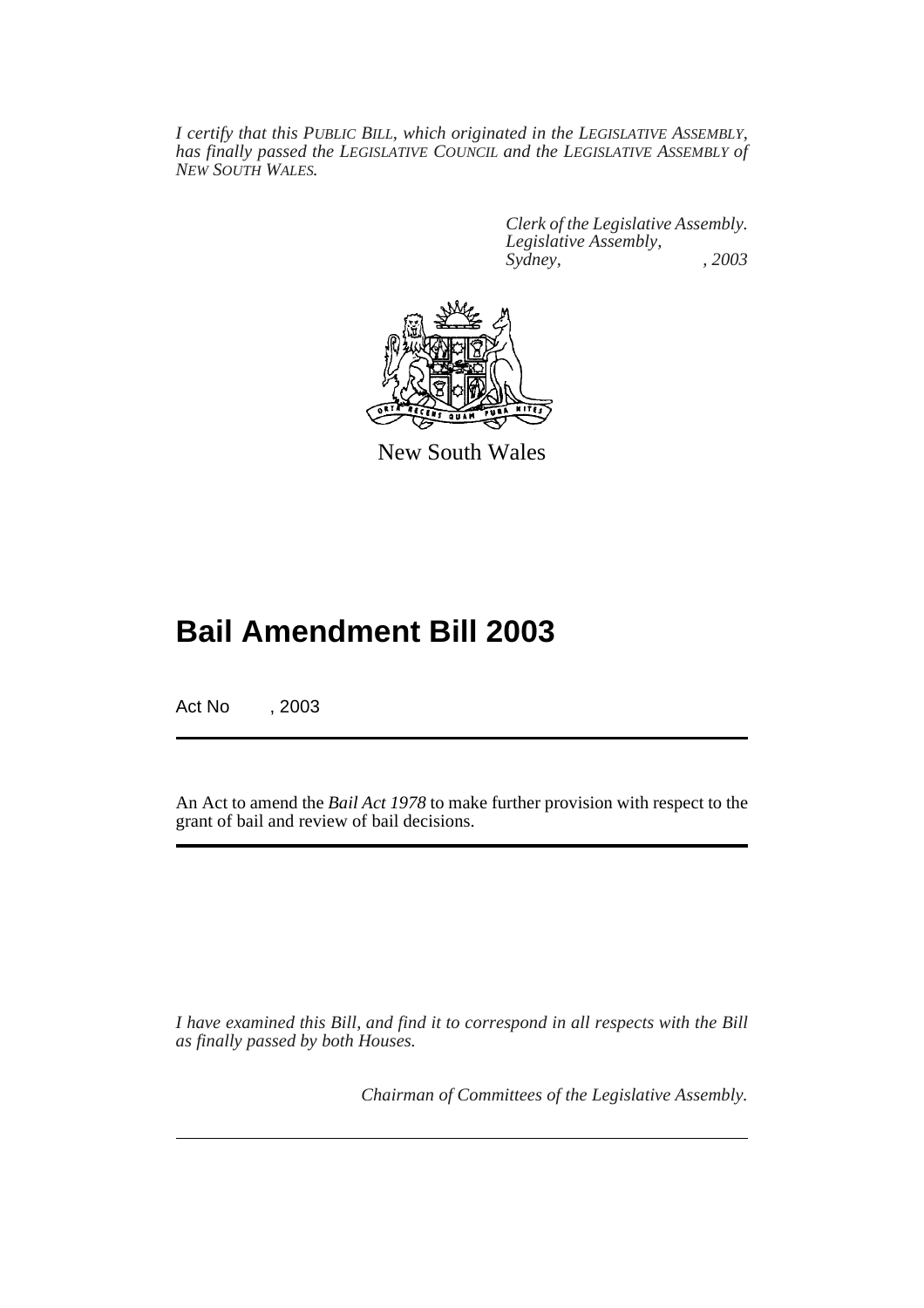Clause 1 Bail Amendment Bill 2003

## <span id="page-2-0"></span>**The Legislature of New South Wales enacts:**

## **1 Name of Act**

This Act is the *Bail Amendment Act 2003*.

## <span id="page-2-1"></span>**2 Commencement**

This Act commences on a day or days to be appointed by proclamation.

## <span id="page-2-2"></span>**3 Amendment of Bail Act 1978 No 161**

The *Bail Act 1978* is amended as set out in Schedule 1.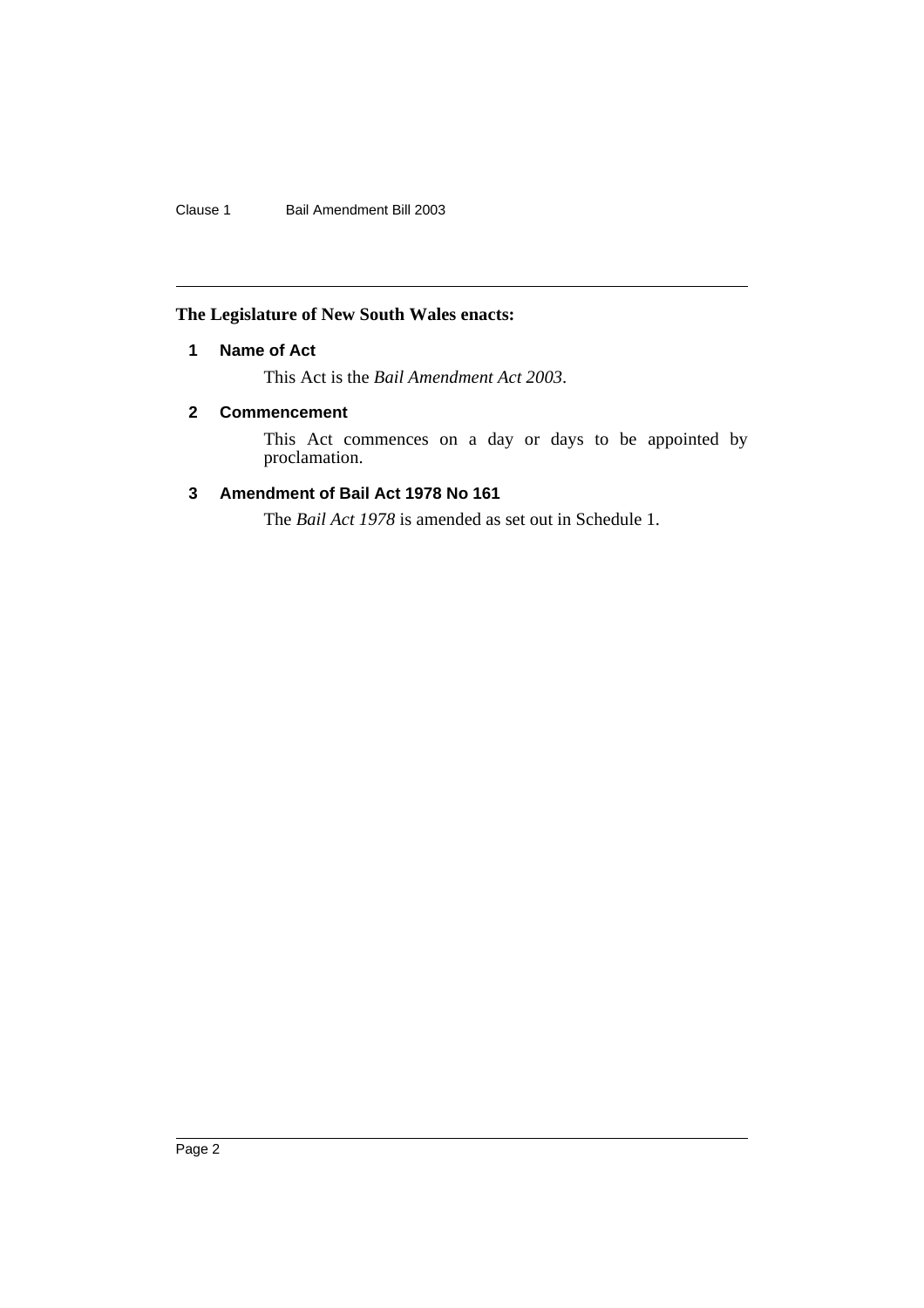Amendments **Schedule 1** and the set of the set of the set of the set of the set of the set of the set of the set of the set of the set of the set of the set of the set of the set of the set of the set of the set of the set

# <span id="page-3-0"></span>**Schedule 1 Amendments**

(Section 3)

## **[1] Section 9 Presumption in favour of bail for certain offences exceptions**

Omit "section 9A or 9B" from section 9 (1) (g).

Insert instead "section 9A, 9B or 9D".

## **[2] Part 2, Division 3A**

Insert after Division 3:

## **Division 3A Cases in which bail is to be granted in exceptional circumstances only**

## **9C Murder**

An authorised officer or court is not to grant bail to a person in respect of an offence of murder unless the authorised officer or court is satisfied that exceptional circumstances justify the grant of bail.

## **9D Repeat offenders—serious personal violence offences**

- (1) An authorised officer or court is not to grant bail to a person in respect of a serious personal violence offence if the person is a repeat offender unless the authorised officer or court is satisfied that exceptional circumstances justify the grant of bail.
- (2) For the purposes of this section, a person is a *repeat offender* if the authorised officer or court is satisfied that the person has a previous conviction for a serious personal violence offence (other than the serious personal violence offence in connection with which bail is sought).
- (3) Section 9 does not apply in respect of a grant of bail to a person in respect of a serious personal violence offence if this section applies to the person.
- (4) In this section:

*serious personal violence offence* means:

(a) an offence under, or mentioned in, section 19A, 24, 26, 27, 28, 29, 30, 33, 33A, 35 (2), 37, 38, 39, 46, 47, 48, 61B, 61C, 61D, 61I, 61J, 61JA, 61K, 61M, 63, 65, 66A,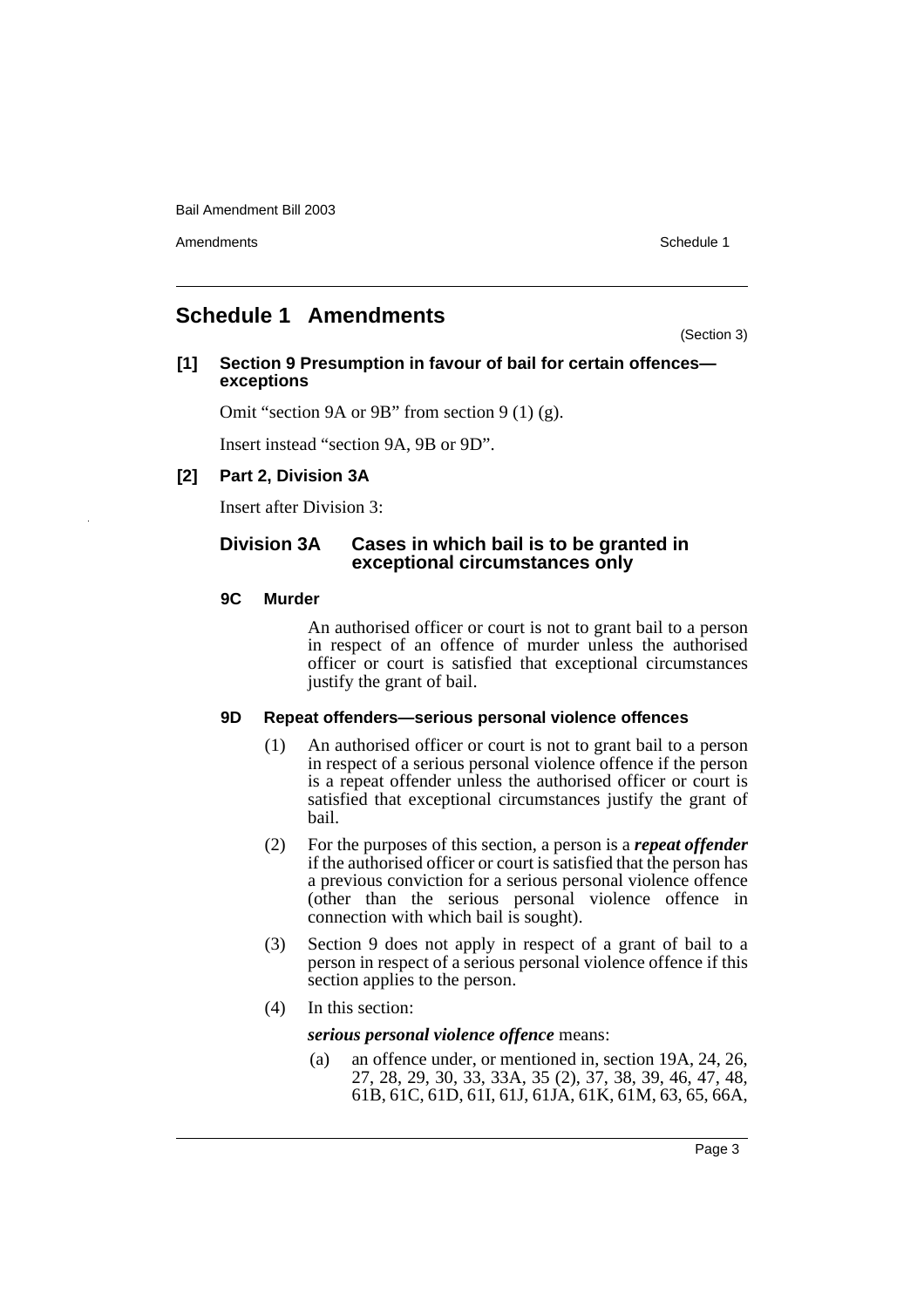Schedule 1 Amendments

66B, 66C, 66EA, 66F, 67, 68, 71, 73, 78H, 78I, 78K, 78N, 80A, 85A, 86, 87, 90A, 91, 95, 96, 97, 98, 103, 110, 195 (b), 196 (b) or 198 of the *Crimes Act 1900*, or

- (b) an offence under section 79, 106, 107, 109, 111, 112 or 113 of the *Crimes Act 1900* if the circumstances of the offence involve an act of actual or threatened violence against a person, or
- (c) an offence of attempting to commit an offence referred to in paragraph (a) or (b), or
- (d) an offence under the law of the Commonwealth, another State or a Territory or of another country that is similar to an offence referred to in paragraph (a), (b) or  $(c)$ .

## **[3] Section 25A**

Insert after section 25:

### **25A Stay of decision to grant bail if review sought**

- (1) If a magistrate or justice grants bail to a person accused of a serious offence on the accused person's first appearance before a court in or in connection with proceedings for the offence, and a police officer or legal practitioner appearing on behalf of the Crown immediately informs the court that a request for a review of the decision is to be made to the Supreme Court, the decision of the magistrate or justice is stayed.
- (2) The decision of the magistrate or justice is not stayed unless the police officer or legal practitioner, on informing the magistrate or justice of the review request, provides the magistrate or justice with a copy of the written approval of an authorised officer or the Director of Public Prosecutions to seek a review by the Supreme Court of any decision to grant bail in the case.
- (3) The stay of the decision has effect until:
	- (a) the Supreme Court affirms or varies the decision, or substitutes another decision for the decision of the magistrate or justice, or refuses to entertain the request for review, or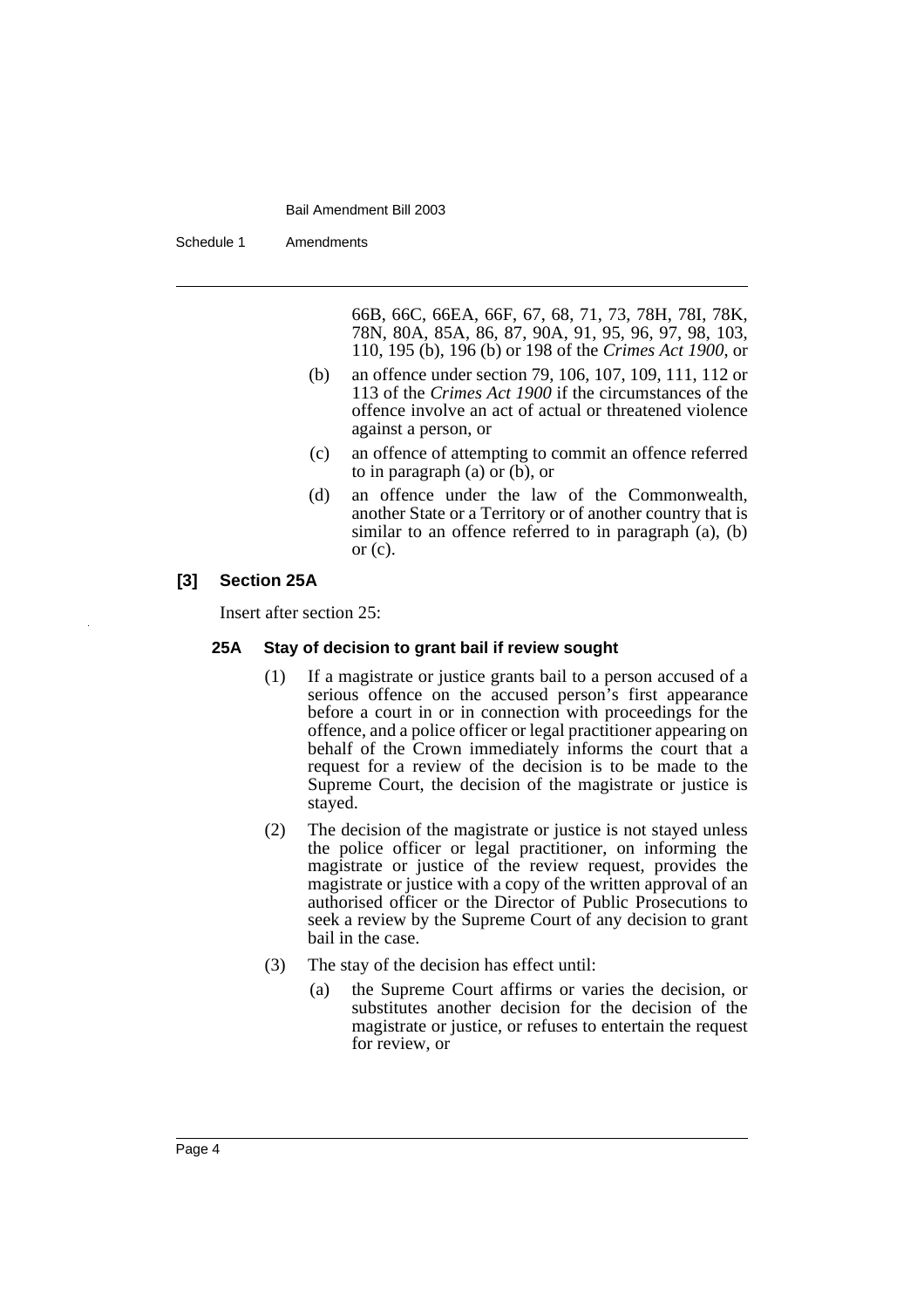Amendments **Schedule 1** and the set of the set of the set of the set of the set of the set of the set of the set of the set of the set of the set of the set of the set of the set of the set of the set of the set of the set

- (b) a police officer or some other person acting on behalf of the Crown files with the Supreme Court, or such other court as may be prescribed by the regulations, notice that the Crown does not intend to proceed with the review, or
- (c) 4 pm on the day that is 3 business days after the day on which the decision was made,

whichever happens first.

- (4) The person granted bail is not entitled to be released under section 7 while a stay of the decision has effect under this section.
- (5) A request for the review by the Supreme Court of a decision that is stayed under this section is to be dealt with as expeditiously as possible.
- (6) In this section:

*authorised officer* means the Commissioner of Police or a member of NSW Police authorised by the Commissioner of Police to exercise the functions of an authorised officer under this section.

*business day* means a day that is not a Saturday, a Sunday or a public holiday throughout New South Wales.

#### *serious offence* means:

- (a) the offence of murder or any other offence punishable by imprisonment for life, or
- (b) an offence under or mentioned in a provision of Part 3 of the *Crimes Act 1900* involving sexual intercourse, or an attempt to have sexual intercourse, with a person under the age of 16 years.

## **[4] Section 32 Criteria to be considered in bail applications**

Insert after section 32 (6):

(7) This section applies to a grant of bail to which section 9C or 9D applies, but does not prevent consideration of any matter accepted by the authorised officer or court as relevant to the question of whether bail should be granted under that section.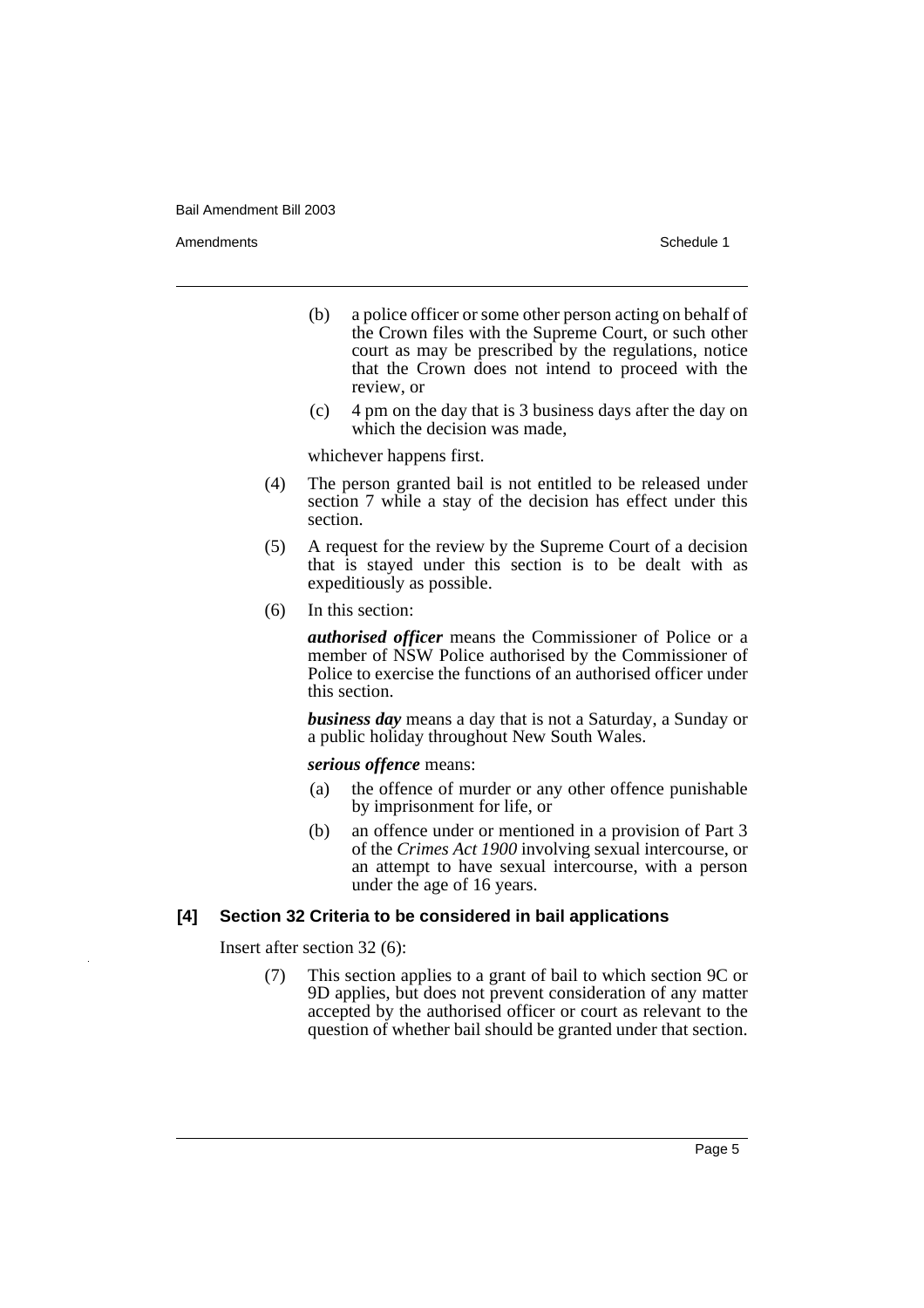Schedule 1 Amendments

## **[5] Schedule 1 Savings and transitional provisions**

Insert after Part 11:

# **Part 12 Bail Amendment Act 2003**

#### **23 Definition**

#### In this Part:

*amending Act* means the *Bail Amendment Act 2003*.

#### **24 Cases in which bail is to be granted in exceptional circumstances only**

- (1) Section 9C, as inserted by the amending Act, extends to a grant of bail in respect of an offence of murder alleged to have been committed before the commencement of that section if a person is charged with the offence on or after that commencement.
- (2) Section 9D, as inserted by the amending Act, extends to a grant of bail in respect of a serious personal violence offence alleged to have been committed before the commencement of that section if a person is charged with the offence on or after that commencement.
- (3) A reference in section 9D to a conviction for a serious personal violence offence extends to a conviction occurring before the commencement of that section.

#### **25 Stay of decision to grant bail pending review**

- (1) Section 25A, as inserted by the amending Act, extends to a serious offence alleged to have been committed before the commencement of that section if a person is charged with the offence on or after that commencement.
- (2) A reference in section 25A to an offence under or mentioned in a provision of Part 3 of the *Crimes Act 1900* extends to an offence under or mentioned in a repealed provision of Part 3 of the *Crimes Act 1900* that was committed before the provision was repealed.